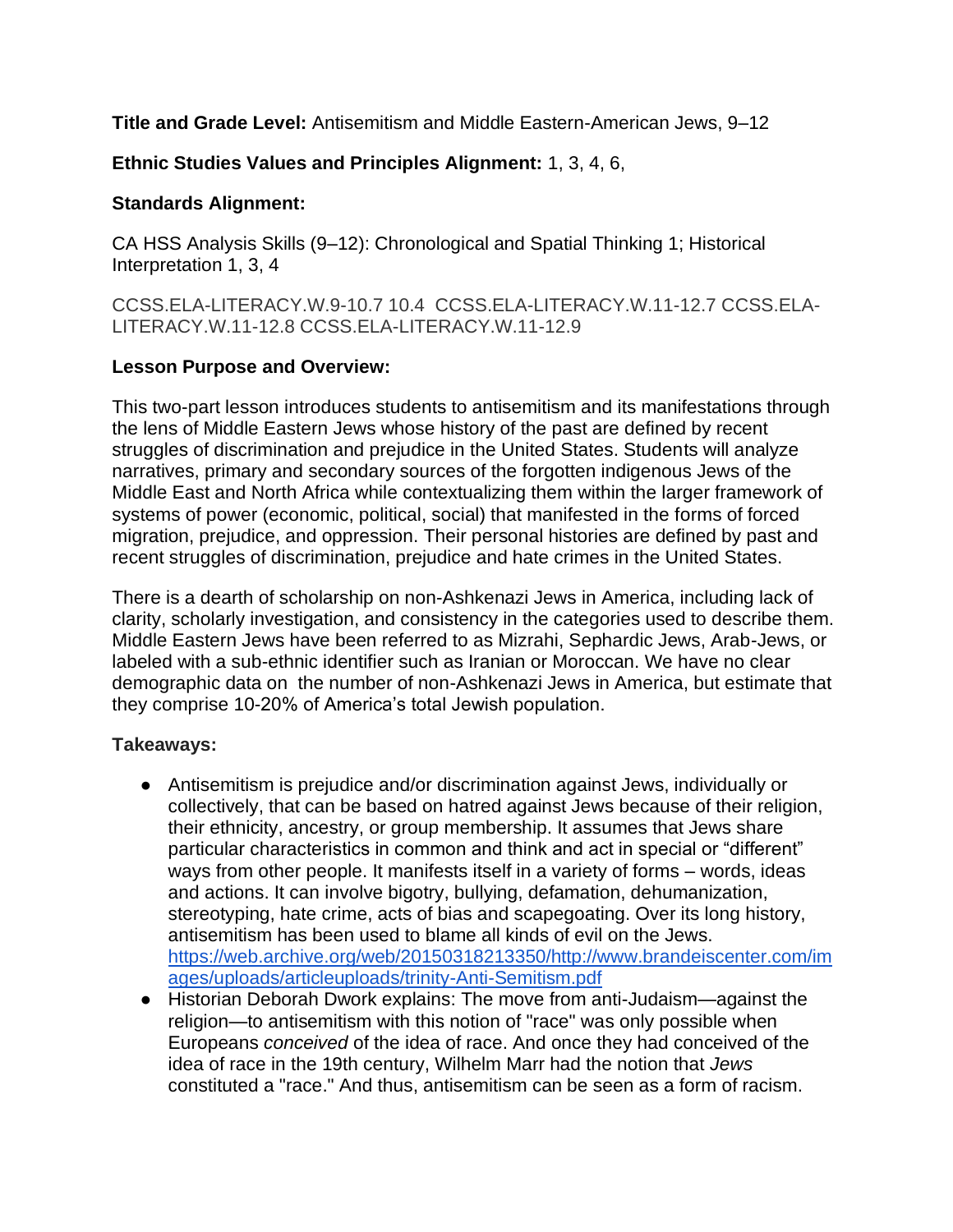[https://www.facinghistory.org/resource-library/teaching-holocaust-and-human](https://www.facinghistory.org/resource-library/teaching-holocaust-and-human-behavior/roots-and-impact-antisemitism)[behavior/roots-and-impact-antisemitism](https://www.facinghistory.org/resource-library/teaching-holocaust-and-human-behavior/roots-and-impact-antisemitism) -

- American Jews are not a homogenous group of white people; American Jews are an ethnically Middle Eastern people, comprising many unique communities from across the globe. First, "Jewish" is not synonymous with "white," even though many American Jews are of European descent. Indigenous Jews were persecuted in their ancestral lands and continue to experience antisemitism and its manifestations in the United States.
	- [https://www.facebook.com/sephardicbrotherhood/videos/27647043009541](https://www.facebook.com/sephardicbrotherhood/videos/276470430095418/?v=276470430095418) [8/?v=276470430095418](https://www.facebook.com/sephardicbrotherhood/videos/276470430095418/?v=276470430095418) (Dr. Devin Naar)
	- [https://katz.sas.upenn.edu/resources/blog/what-do-you-know-sephardi-vs](https://katz.sas.upenn.edu/resources/blog/what-do-you-know-sephardi-vs-mizrahi)[mizrahi](https://katz.sas.upenn.edu/resources/blog/what-do-you-know-sephardi-vs-mizrahi)

**Key Ethnic Studies Terms and Concepts:** indigeneity, ethnicity, xenophobia, discrimination, prejudice, model minority, four I's of oppression

**Prerequisite Skills and Knowledge:** Students should have a basic understanding of systems of oppression and the four I's of oppression – ideological, institutional, interpersonal and internalized to unpack the ways antisemitism has played out over time.

## **Content and Language Objectives (Students will be able to…):**

- 1. Develop an understanding of Middle Eastern Jews (who are also referred to as Arab Jews, Mizrahi Jews, Sephardic Jews, and Persian Jew) and differentiate the various identities, nationalities, and ethnicities that make up the American Jewish community.
- 2. Develop an understanding of the history of antisemitism in the Middle East and North Africa and its impact on Middle Eastern Jews, and identify how the American Jewish community, today, is impacted by prejudice and discrimination.
- 3. Gain a better understanding of root causes of antisemitism and how it manifests in various ways, such as religious, political, social, cultural, racial, and economic.
- 4. Learn about organization and advocacy to counteract antisemitism on a national and global level as it relates to indigenous people and their rights; and how to counteract institutional antisemitism as it impacts Jewish religious institutions, and higher education cultural spheres .
- 5. Students will construct a visual, written and oral summary of antisemitism in the United States using multiple written and digital texts.

## **Essential Questions:**

- 1. Who is an American Jew? Who is a Middle Eastern Jew?
- 2. What is antisemitism? What are the causes of antisemitism?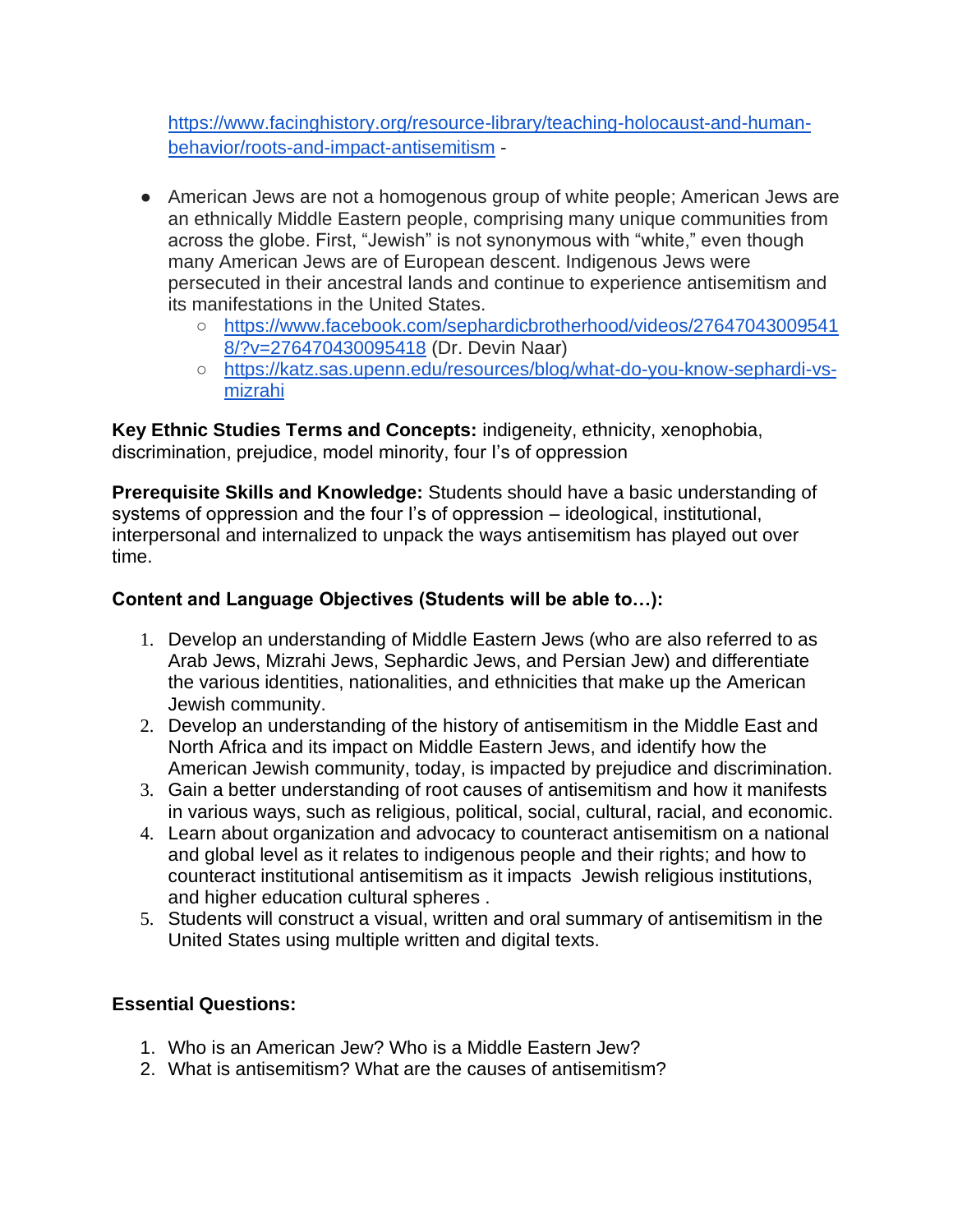- 3. What impact has antisemitism had on the American Jewish community? How has antisemitism been used to oppress, harm, discriminate American Jewish communities in the United States?
- 4. How can we learn from past and present antisemitism?
- 5. How have American Jews, specifically Middle Eastern-American Jews, responded to discriminatory/repressive conditions in U.S. history?
- 6. Why is it important to recognize the contributions of American Jews in fighting for human rights, etc.?

## **Lesson Steps/Activities:**

## **PART ONE:**

- 1. Introduce the lesson by posting the words "antisemitism" and "American Jews" to engage students in a discussion of discrimination that American Jews often encounter in the United States, both in the past and currently.
- 2. Engage the class by asking students what does antisemitism mean? What does antisemitism look like and how does it manifest in society? Before delving too deeply into discussion, ask the students to pair up with a student sitting next to them. Each pair is instructed to take five minutes to respond to the questions. Also ask the groups to list the various ethnic groups that comprise 'American Jews'.
- 3. After about five minutes, allow each group to share what they discussed with the class. Write their responses on the board for antisemitism. Below the words "American Jews" ask students to list the various ethnic groups of Jews.
	- a. Sample Ethnic Groups (this list is in no way exhaustive) Ashkenazi/Eastern European Jews (German, Polish, Russian, etc.) Iranian Jews, Bukharin Jews, Yemenite Jews, North African Jews (Moroccan, Tunisian, Libyan, Algerian, Egypt), Turkish/Greek/Sephardic Jews, Latinx Jews, Levantine Jews (Iraqi, Syrian, Lebanese) Ethiopian Jews
	- b. Ask class if any of them are Jewish and from where? If they know of Jewish people from other countries?
- 4. Explain to students that the goal of the first part of this lesson is to expand their understanding of Jewish ethnic groups. They will be introduced to diverse communities of Middle Eastern Jews, who've been forgotten in global history and whose experiences of discrimination have taken place in the past and continue into the present.
- 5. Provide Handout A to the students
	- a. Definition of Antisemitism: Explain to students that while antisemitism is prejudice and/or discrimination against Jews, individually or collectively, that can be based on hatred against Jews because of their religion, their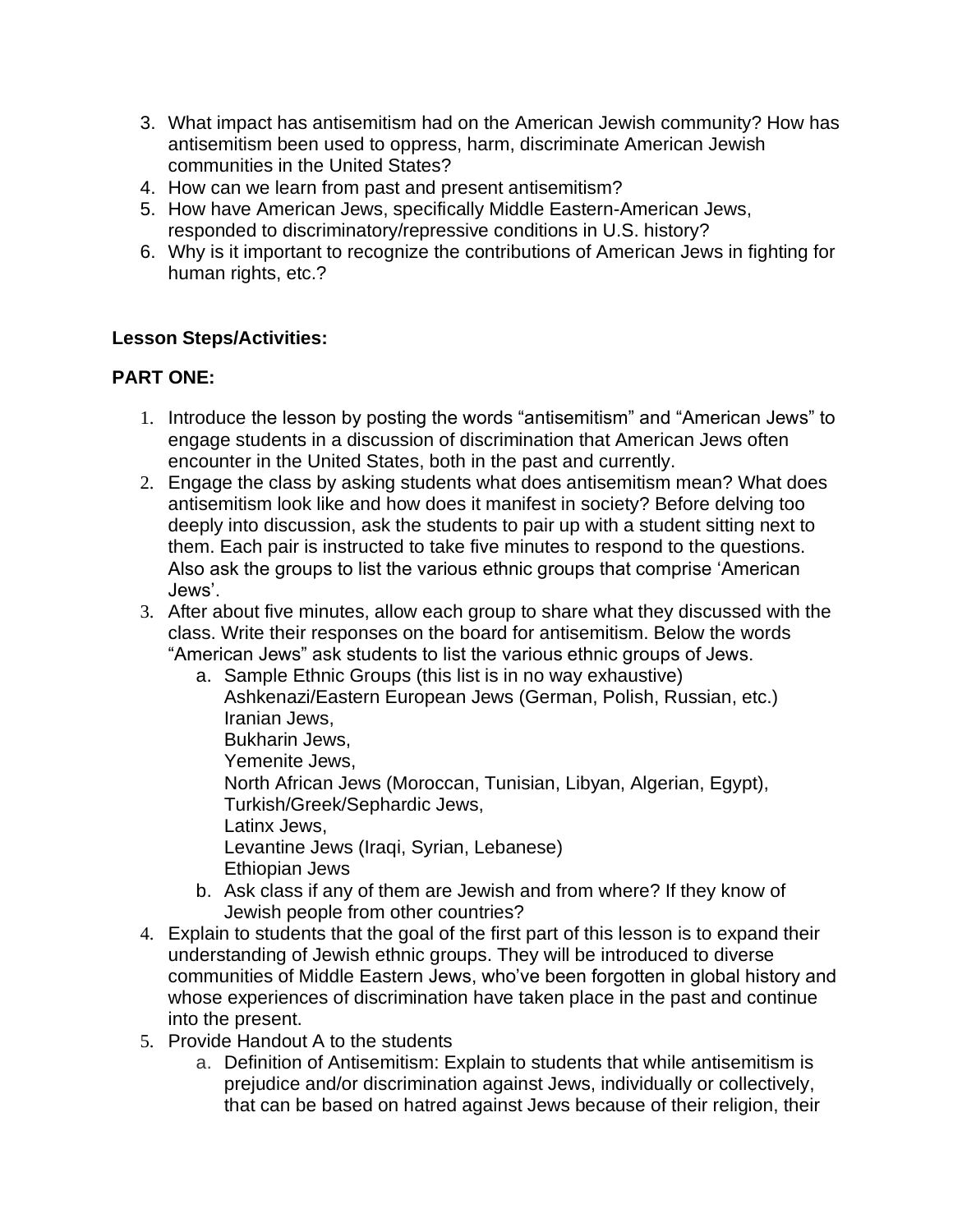ethnicity, ancestry, or group membership. It assumes that Jews share particular characteristics in common and think and act in special or "different" ways from other people. It manifests itself in a variety of forms – words, ideas and actions. It can involve bigotry, bullying, defamation, stereotyping, hate crime, acts of bias and scapegoating. Over its long history, antisemitism has been used to blame all kinds of evil on the Jews. [https://web.archive.org/web/20150318213350/http://www.brandeiscenter.c](https://web.archive.org/web/20150318213350/http:/www.brandeiscenter.com/images/uploads/articleuploads/trinity-Anti-Semitism.pdf) [om/images/uploads/articleuploads/trinity-Anti-Semitism.pdf](https://web.archive.org/web/20150318213350/http:/www.brandeiscenter.com/images/uploads/articleuploads/trinity-Anti-Semitism.pdf)

- b. Read the Handout A with the students
- 6. Provide Handout B that offer questions about the 10- minute video they will watch about The Forgotten Refugees: Jews from the Middle East and North Africa. Pause the video at 2 minute intervals for students to complete the questions in the handout or write down any questions they may have.
	- a. The link to the video. [https://www.youtube.com/watch?v=Nz9LPfB2ytM&feature=emb\\_title](https://www.youtube.com/watch?v=Nz9LPfB2ytM&feature=emb_title)
	- b. If you have additional time, the 20 minute video provides more detail about the refugees experience. <https://vimeo.com/85087705>
- 7. After watching the video, discuss the answers they wrote down and what they've learned. How do these stories connect to other ethnic groups they've learned about? What would they like to know more about?
	- a. Explain to students that many of these Jews ended up in Israel. But, many have immigrated to countries around the world, the US having a population of an estimated 900,000 Jews who descend from North Africa and the Middle East.
- 8. For homework, show the JIMENA website.<https://www.jimena.org/> Explain that JIMENA is an organization that represents the interests and heritage of Jews from North Africa and the Middle East . On the home page, JIMENA features 10 Arab countries (Algeria, [Egypt,](http://jimenaexperience.org/egypt/) [Iraq,](http://jimenaexperience.org/iraq/) [Iran,](http://jimenaexperience.org/iran/) [Lebanon,](http://jimenaexperience.org/lebanon/) [Libya,](http://jimenaexperience.org/libya) [Morocco,](http://jimenaexperience.org/morocco/) [Syria,](http://jimenaexperience.org/Syria/) [Tunisia,](http://jimenaexperience.org/tunisia) [Yemen\). Under each country's link are 3 sections: personal stories,](http://jimenaexperience.org/yemen/)  [Jewish history, and Culture.](http://jimenaexperience.org/yemen/) 
	- a. Assign one country to a group of students to research and answer the following questions.
		- i. What stood out for you when reading someone's personal story? Describe positive and negative experiences for these people.
		- ii. What did you learn about in the history section? What did discrimination look like? Can you identify systemic oppression?
		- iii. What were the impacts of antisemitism?
		- iv. Can you identify with stories, history, culture?
		- v. What other communities that we've learned about would identify with these narratives?
	- b. (The homework should be collected for assessment purposes)

## **Lesson Steps/Activities:**

**PART TWO:**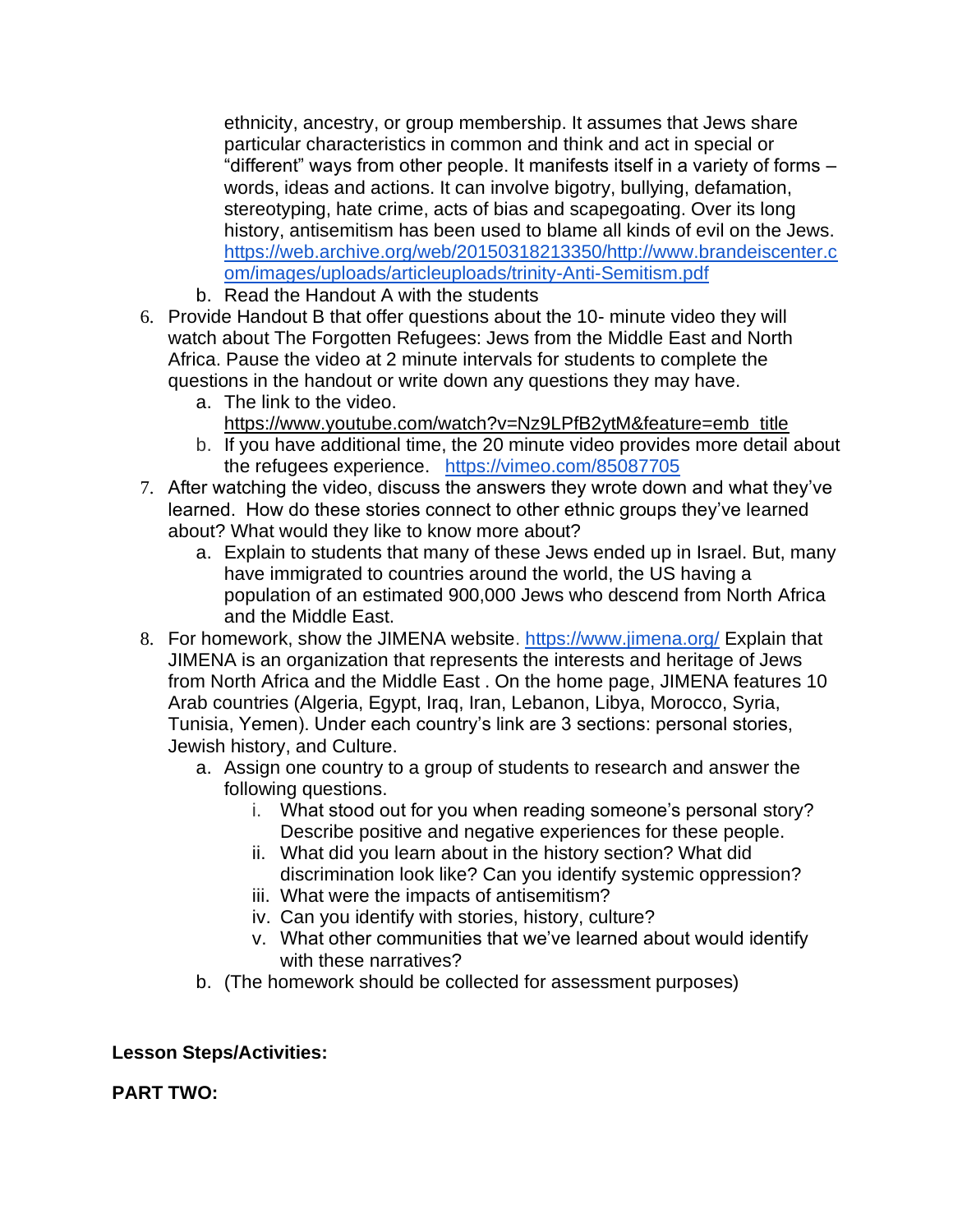Note to Teacher: Before class begins print handouts for each station. If computers/internet is accessible, allow students to research additional information about their topic.

- 1. Follow up on the homework and/or discussion from Part One. What did you learn? What stood out to you? How is this similar/different to other forms of oppression and discrimination?
- 2. Remind the students that in Part One of this Lesson, they learned about antisemitism in the Middle East and North Africa in the past. And that antisemitism has a long history around the world and in the United States and continues today.
- 3. Today, we are going to delve deeper into the experience of discrimination, hate, and violence against American Middle Eastern Jews (and all Jews) at present. In doing so, we will be working in three stations that highlight various forms of discrimination that manifest in different institutions. You will identify causes/reasons for antisemitism, use statistics, primary and secondary sources to understand the growing antisemitism in the U.S., you will read personal narratives throughout time to develop a more nuanced understanding of antisemitism, and draw connections from the past and present. You will also learn about ways communities are combating hatred.
- 4. Preparing the Three Stations:
	- a. Create a Title/Heading Placard for Each Station.
	- b. Print out a number of copies of all materials. Each station has 6-8 sources for students to review.
	- c. Make copies of the Handouts, which are graphic organizers that will allow students to track information. Students will need to take notes in a notebook, since there is minimal space on the graphic organizer.
	- d. The graphic organizers have hyperlinks for all the sources. If computers are available at the stations, students can use them to read material or watch videos. The handouts can be emailed to students to continue their research at home with all links available.
	- e. Students can work individually or in pairs to research 1-2 sources on the graphic organizer.
- 5. Divide the students into groups of 3. Use one station to explain the columns of the graphic organizer, and providing a small amount of context for the sources (e.g., highlighting primary or secondary sources, identifying narratives, and including a review of secondary sources like credible news articles, scholarly research, interviews, statistics, informational videos, etc.).
- 6. Provide students with class time to work on the assignment. They should also have an opportunity to work on the assignment as homework.
	- a. For individual student assessments, each student is required to hand in their graphic organizer notes in the form of an essay.
- 7. After they complete the worksheets in their stations, the groups are tasked with working collaboratively to present their station in an informative, organized and creative manner.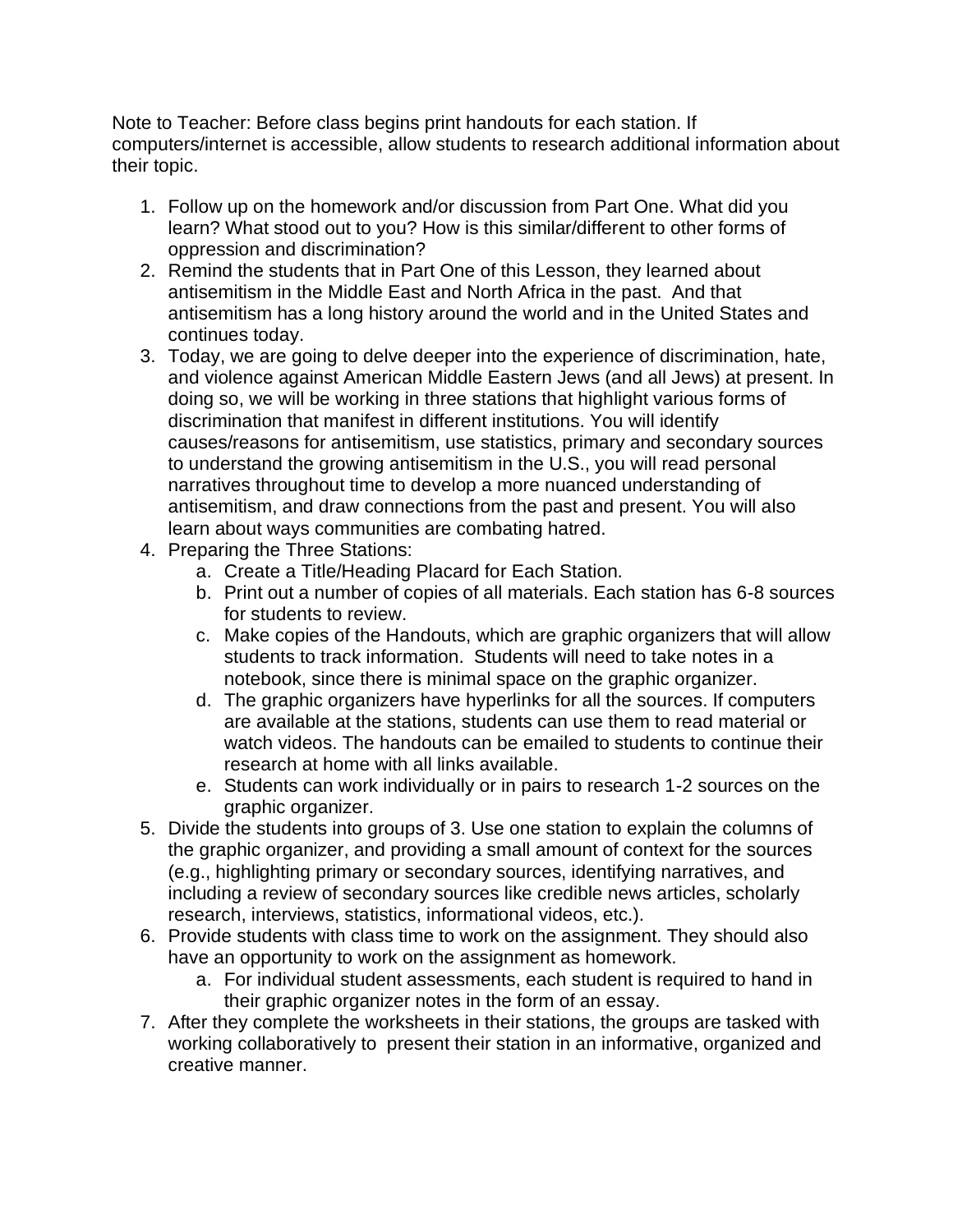- 8. Provide students with poster boards for the presentation. (Students may also present it on PowerPoint or any other presentation tool the teacher deems appropriate or is available.)
	- a. Explain to students that they are required to work as a team to present the information in their stations in a creative manner (Note: Teacher can create a rubric for the project that included the required elements: personal stories, facts/statistics, as well as compare similarities and differences of other ethnic groups struggles as compared to the Jewish community of the US, and the connection to past and present antisemitism. They are also required to present how various organizations in the Jewish community have resisted, responded, and advocated for Jewish rights and rights for all people)
- 9. The stations are:
	- a. Station 1: Iranian Jews of Los Angeles A Story of Oppression and Resilience
	- b. Station 2: Antisemitism on College Campuses: Discrimination That Changes Over Time
	- c. Station 3: Protocols of the Elders of Zion and the Power of the Internet
- 10.After each group presents, teachers should facilitate a discussion about the commonalities across institutions, the impact on Jews (and other minorities), ways to combat antisemitism. The following questions can be used:
	- a. How have Jews been affected by antisemitism? What impact does antisemitism have on others?
	- b. What is the meaning of "scapegoat"? What do people gain from scapegoating?
	- c. What is the effect of hateful images and speech? Do images and words reflect existing attitudes or create them?
	- d. How can individuals, groups, and governments combat the spread of and ill effects of misinformation?
	- e. How has antisemitism changed throughout history? What are some differences among religious, political, and racial anti-Semitism?
	- f. Why would political or religious leaders espouse antisemitic ideas?
	- g. How is antisemitism similar to or different from other forms of group hatred?
	- h. What can we do to make a difference?

#### **Lesson Modifications/Accommodations for Students with Special Needs:**

● Consider writing the lesson steps and directives on PowerPoint slides or use other presentation software (e.g., google slides, Keynote, etc.) to better support visual learners.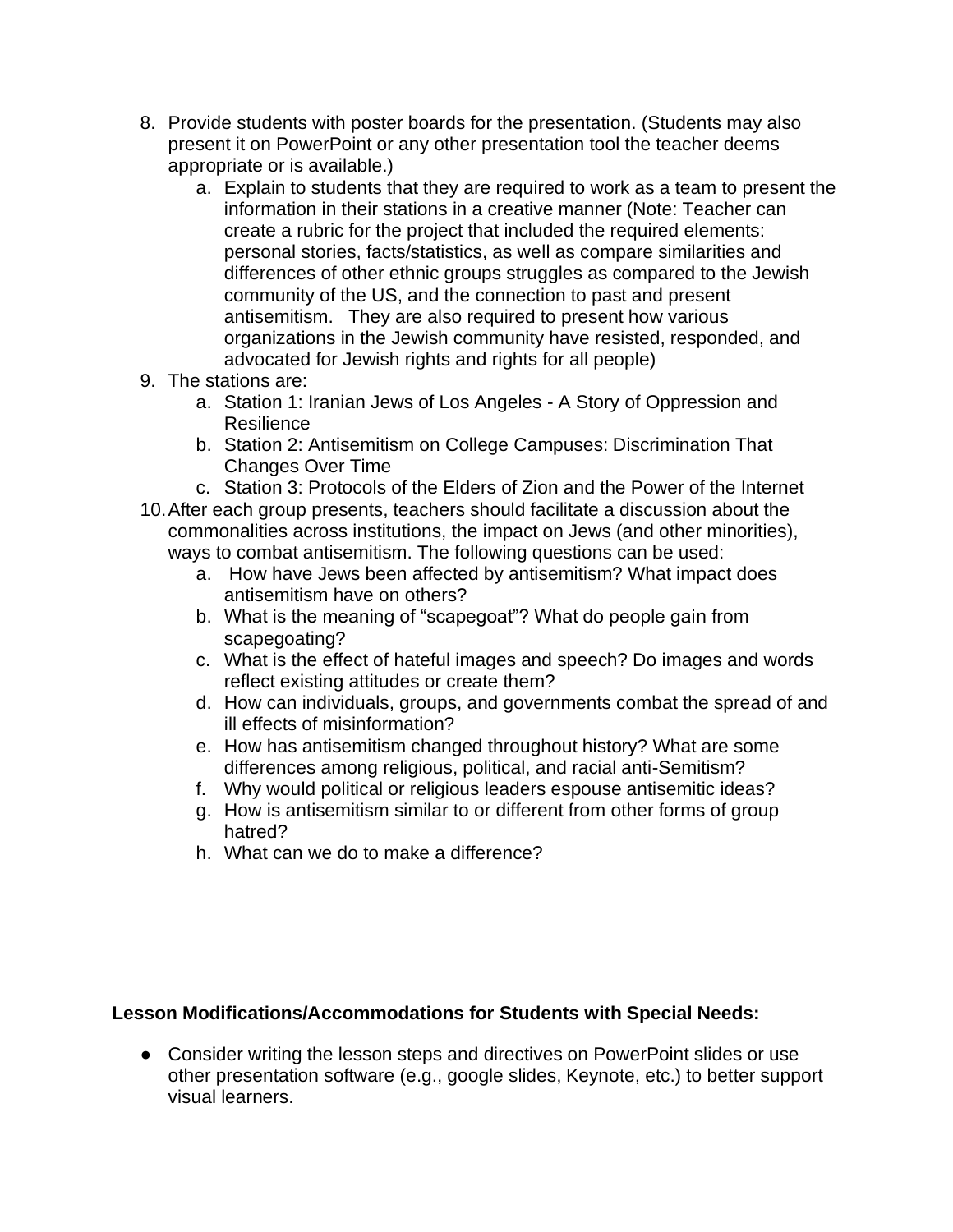- Teachers should regularly check for understanding, and reteach points if necessary, before moving on.
- Assignments can be differentiated by amount and type of modality that works best for each learning (auditory, visual, kinesthetic)
- Students should be utilized as resources to support peers in their learning.

# **Assessment, Application, Action, and Reflection:**

- Students will conduct research on antisemitism (past and present) for Mizrahi Jews in the United States. They will analyze personal narratives, articles and data for the cause and effects of discrimination.
- Students will respond in writing to a number of assignments to assess their knowledge.
- Students will write a 3-5 paragraph essay detailing the cause and effect of antisemitism across different institutions and linking them to past and present events.
- Students will present their research findings to their classmates and peers.

## **Materials and Resources:**

## **Part One:**

- HANDOUT A Definition of Antisemitism
- HANDOUT B The Forgotten Refugees: Discussion Questions <https://www.jimena.org/who-is-an-arab-jew/>
- The Forgotten Refugees
	- [https://www.youtube.com/watch?v=Nz9LPfB2ytM&feature=emb\\_title](https://www.youtube.com/watch?v=Nz9LPfB2ytM&feature=emb_title) (10 minutes)
	- <https://vimeo.com/85087705> (20 minutes)
- Homework Link
	- <https://www.jimena.org/>

# **Part Two:**

(note: all resources are also hyperlinked in the handouts)

- STATION 1: HANDOUT
	- We survived Khomeini, we'll survive this attack on Nessah [https://blogs.timesofisrael.com/we-survived-khomeini-well-survive-this](https://blogs.timesofisrael.com/we-survived-khomeini-well-survive-this-attack-on-nessah-synagogue/)[attack-on-nessah-synagogue/](https://blogs.timesofisrael.com/we-survived-khomeini-well-survive-this-attack-on-nessah-synagogue/)
	- Voice of Angella Nazarian From Revolutionary Tehran to Beverley HIlls in One Lifetime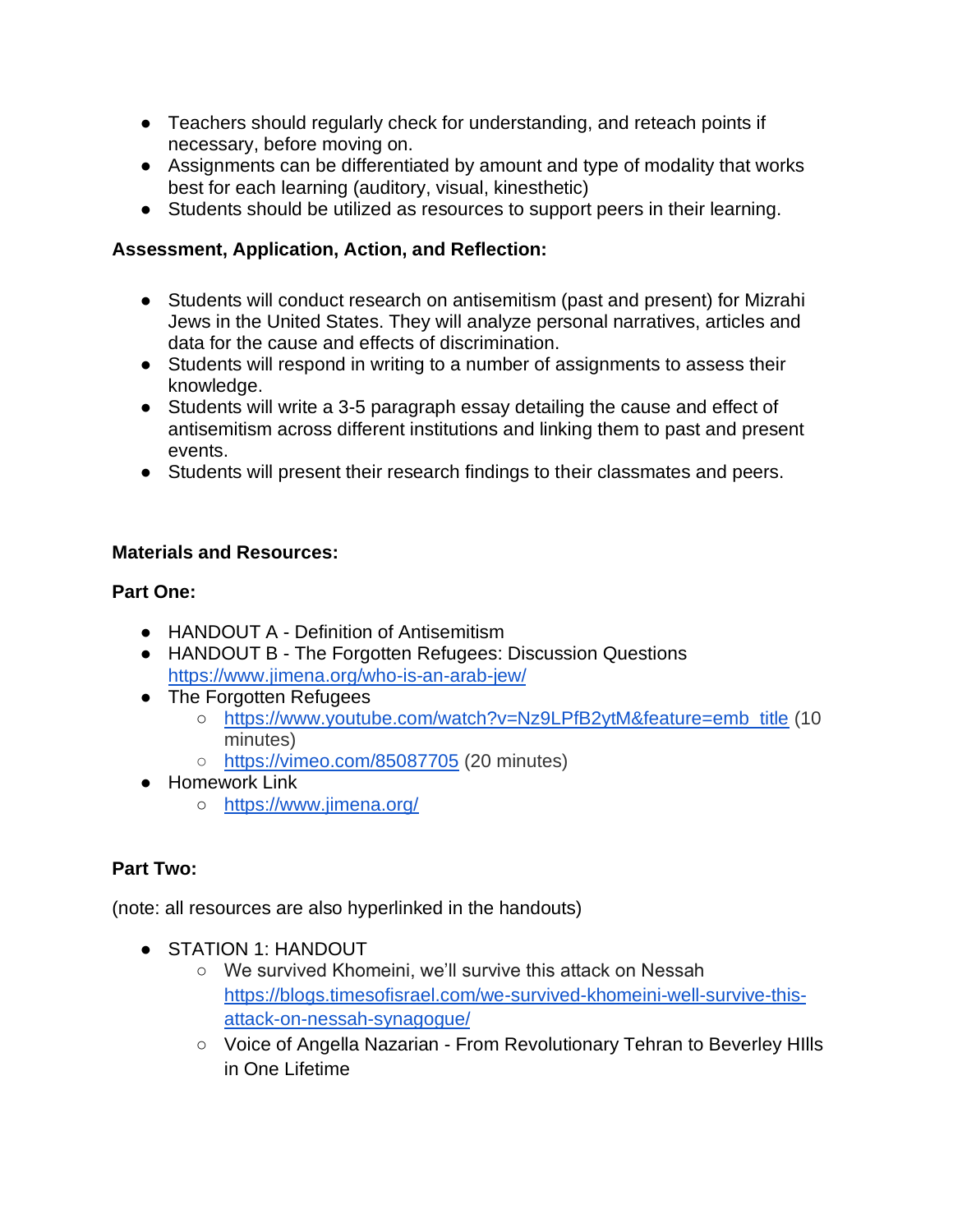[https://www.jpost.com/blogs/jimena---voice-of-forgotten-refugees/voice-of](https://www.jpost.com/blogs/jimena---voice-of-forgotten-refugees/voice-of-angella-nazarian-from-revolutionary-tehran-to-beverly-hills-in-one-lifetime-364580)[angella-nazarian-from-revolutionary-tehran-to-beverly-hills-in-one-lifetime-](https://www.jpost.com/blogs/jimena---voice-of-forgotten-refugees/voice-of-angella-nazarian-from-revolutionary-tehran-to-beverly-hills-in-one-lifetime-364580)[364580](https://www.jpost.com/blogs/jimena---voice-of-forgotten-refugees/voice-of-angella-nazarian-from-revolutionary-tehran-to-beverly-hills-in-one-lifetime-364580)

- Iranian Jewish History <http://jimenaexperience.org/iran/about/jewish-history/>
- Life Under Khomeini [https://www.jta.org/2019/02/25/global/the-iranian-revolution-was-40-years](https://www.jta.org/2019/02/25/global/the-iranian-revolution-was-40-years-ago-persian-jews-in-los-angeles-are-still-feeling-the-pain)[ago-persian-jews-in-los-angeles-are-still-feeling-the-pain](https://www.jta.org/2019/02/25/global/the-iranian-revolution-was-40-years-ago-persian-jews-in-los-angeles-are-still-feeling-the-pain)
- 2018 LA County Hate Crimes [https://hrc.lacounty.gov/wp](https://hrc.lacounty.gov/wp-content/uploads/2019/09/2018-Hate-Crime-Report.pdf)[content/uploads/2019/09/2018-Hate-Crime-Report.pdf](https://hrc.lacounty.gov/wp-content/uploads/2019/09/2018-Hate-Crime-Report.pdf)
- 30 Years After: Resilient Advocates [https://www.30yearsafter.org](https://www.30yearsafter.org/)

Videos:

- Audit of Antisemitic Incidents [https://www.adl.org/resources/reports/2017-audit-of-anti-semitic](https://www.adl.org/resources/reports/2017-audit-of-anti-semitic-incidents)[incidents](https://www.adl.org/resources/reports/2017-audit-of-anti-semitic-incidents)
- Dramatic spike in antisemitic incidents in US <https://www.youtube.com/watch?v=TpEjrXwj4xc>
- Quantifying Hate: A Year of Anti-Semitism on Twitter [https://www.adl.org/resources/reports/quantifying-hate-a-year-of](https://www.adl.org/resources/reports/quantifying-hate-a-year-of-anti-semitism-on-twitter)[anti-semitism-on-twitter](https://www.adl.org/resources/reports/quantifying-hate-a-year-of-anti-semitism-on-twitter)
- STATION 2: HANDOUT
	- Keeping prejudice under control <https://www.dailycal.org/2013/05/06/checking-our-prejudices/>
	- Gina Waldman's Story of Exile- (Libya) [http://jimenaexperience.org/libya/about-jimena/personal-stories/ginas](http://jimenaexperience.org/libya/about-jimena/personal-stories/ginas-head-shot/)[head-shot/](http://jimenaexperience.org/libya/about-jimena/personal-stories/ginas-head-shot/)
	- Libyan Jewish History http://jimenaexperience.org/libya/about-jimena/pastand-present/
	- Data on antisemitic incident on American College Campuses <https://amchainitiative.org/search-by-incident#incident/display-by-date/>
	- Harvard's Asian Quotas Repeat an Ugly History [https://www.businessinsider.com/the-ivy-leagues-history-of-discriminating](https://www.businessinsider.com/the-ivy-leagues-history-of-discriminating-against-jews-2014-12)[against-jews-2014-12](https://www.businessinsider.com/the-ivy-leagues-history-of-discriminating-against-jews-2014-12)
	- Jewish Quotas in 1922 [https://www.jimena.org/educational-quotas-on](https://www.jimena.org/educational-quotas-on-jewish-students/)[jewish-students/](https://www.jimena.org/educational-quotas-on-jewish-students/)
	- HEARING before the House of Representatives [https://www.govinfo.gov/content/pkg/CHRG-115hhrg32325/html/CHRG-](https://www.govinfo.gov/content/pkg/CHRG-115hhrg32325/html/CHRG-115hhrg32325.htm)[115hhrg32325.htm](https://www.govinfo.gov/content/pkg/CHRG-115hhrg32325/html/CHRG-115hhrg32325.htm)
	- Anti-Semitism or Free Speech? College Students Cheer and Fear Trump Order [https://www.nytimes.com/2019/12/15/us/trump-anti-semitism-order-](https://www.nytimes.com/2019/12/15/us/trump-anti-semitism-order-college-students.html)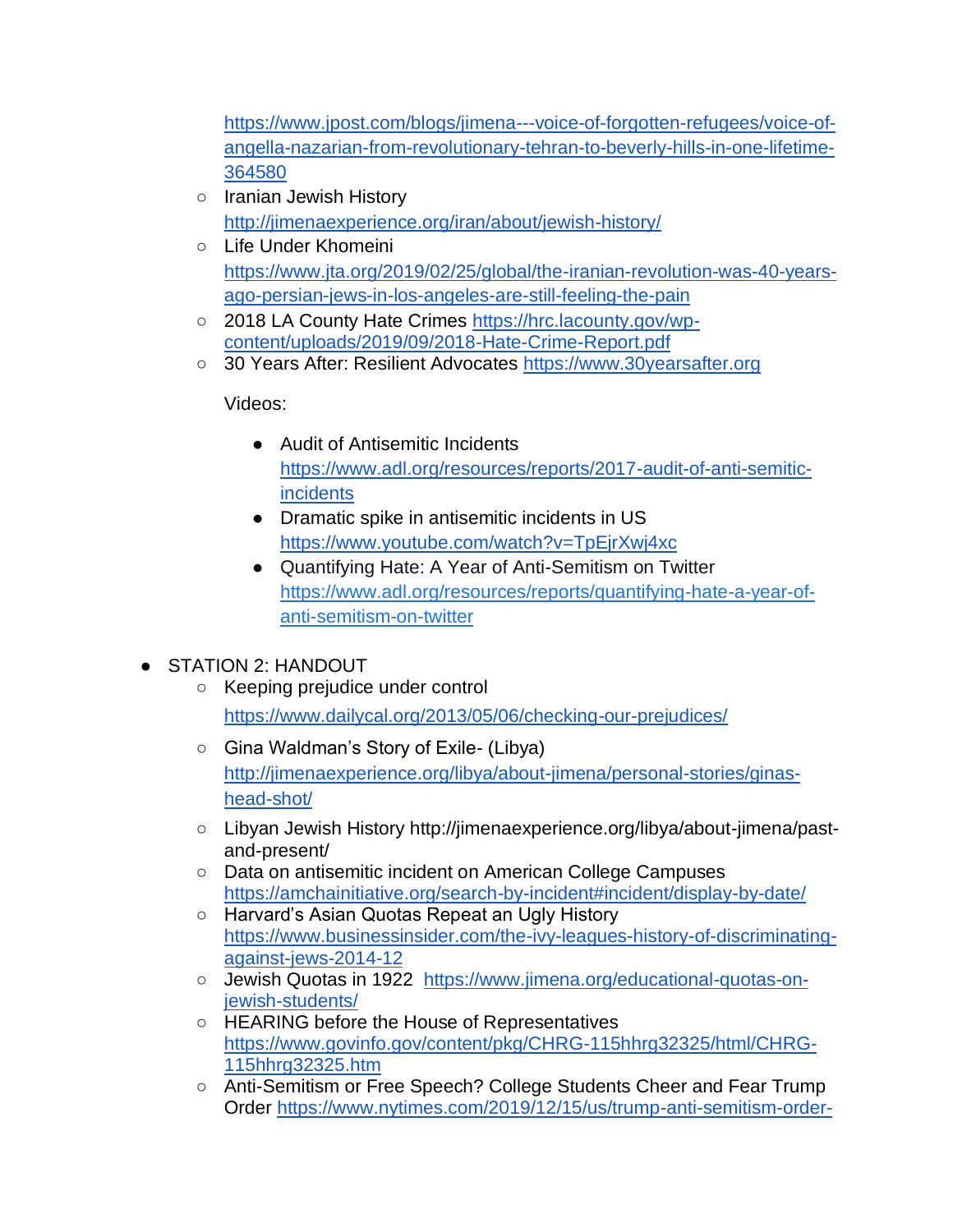[college-students.html](https://www.nytimes.com/2019/12/15/us/trump-anti-semitism-order-college-students.html)

○ Timeline of Antisemitism in the United States https://www.jimena.org/antisemitism-in-the-united-states-of-americatimeline/

Videos:

- "Think, Plan, Act". [https://www.adl.org/2017-impact-report/think](https://www.adl.org/2017-impact-report/think-plan-act-helps-college-students-deal-with-anti-semitic-and-anti-israel-incidents-on-campus)[plan-act-helps-college-students-deal-with-anti-semitic-and-anti](https://www.adl.org/2017-impact-report/think-plan-act-helps-college-students-deal-with-anti-semitic-and-anti-israel-incidents-on-campus)[israel-incidents-on-campus](https://www.adl.org/2017-impact-report/think-plan-act-helps-college-students-deal-with-anti-semitic-and-anti-israel-incidents-on-campus)
- U.S. college campuses are a hotbed of antisemitism [https://www.washingtonpost.com/video/national/us-college](https://www.washingtonpost.com/video/national/us-college-campuses-are-a-hotbed-of-anti-semitism-according-to-a-new-report/2017/04/24/89a2ba2e-291a-11e7-9081-f5405f56d3e4_video.html)[campuses-are-a-hotbed-of-anti-semitism-according-to-a-new](https://www.washingtonpost.com/video/national/us-college-campuses-are-a-hotbed-of-anti-semitism-according-to-a-new-report/2017/04/24/89a2ba2e-291a-11e7-9081-f5405f56d3e4_video.html)[report/2017/04/24/89a2ba2e-291a-11e7-9081](https://www.washingtonpost.com/video/national/us-college-campuses-are-a-hotbed-of-anti-semitism-according-to-a-new-report/2017/04/24/89a2ba2e-291a-11e7-9081-f5405f56d3e4_video.html) [f5405f56d3e4\\_video.html](https://www.washingtonpost.com/video/national/us-college-campuses-are-a-hotbed-of-anti-semitism-according-to-a-new-report/2017/04/24/89a2ba2e-291a-11e7-9081-f5405f56d3e4_video.html)
- Hear the Voices of America's Jewish Students: The Jewish Voices on Campus [https://www.youtube.com/watch?v=9vI6Ma28\\_SI](https://www.youtube.com/watch?v=9vI6Ma28_SI)

Additional Resources

- How to Turn the Tide of Hate: After Pittsburgh, Twitter, Facebook, and Instagram Must Combat Anti-Semitism [https://www.adl.org/news/op-ed/how-to-turn-the-tide-of-hate-after](https://www.adl.org/news/op-ed/how-to-turn-the-tide-of-hate-after-pittsburgh-twitter-facebook-and-instagram-must-combat)[pittsburgh-twitter-facebook-and-instagram-must-combat](https://www.adl.org/news/op-ed/how-to-turn-the-tide-of-hate-after-pittsburgh-twitter-facebook-and-instagram-must-combat)
- STATION 3: HANDOUT
	- Protocols of the Elders of Zion [https://encyclopedia.ushmm.org/content/en/article/protocols-of-the-elders](https://encyclopedia.ushmm.org/content/en/article/protocols-of-the-elders-of-zion)[of-zion](https://encyclopedia.ushmm.org/content/en/article/protocols-of-the-elders-of-zion)
	- Protocols of the Elders of Zion: Key Dates [https://encyclopedia.ushmm.org/content/en/article/protocols-of-the-elders](https://encyclopedia.ushmm.org/content/en/article/protocols-of-the-elders-of-zion-key-dates)[of-zion-key-dates](https://encyclopedia.ushmm.org/content/en/article/protocols-of-the-elders-of-zion-key-dates)
	- Protocols translated to Arabic, 1926 [https://www.jta.org/1926/01/25/archive/elders-of-zion-protocols-translated](https://www.jta.org/1926/01/25/archive/elders-of-zion-protocols-translated-into-arabic)[into-arabic](https://www.jta.org/1926/01/25/archive/elders-of-zion-protocols-translated-into-arabic)
	- [http://pdfs.jta.org/1926/1926-01-](http://pdfs.jta.org/1926/1926-01-25_386.pdf?_ga=2.2977776.1388017906.1594071024-1123493837.1593631182) [25\\_386.pdf?\\_ga=2.2977776.1388017906.1594071024-](http://pdfs.jta.org/1926/1926-01-25_386.pdf?_ga=2.2977776.1388017906.1594071024-1123493837.1593631182) [1123493837.1593631182](http://pdfs.jta.org/1926/1926-01-25_386.pdf?_ga=2.2977776.1388017906.1594071024-1123493837.1593631182)
	- Henry Mourad's Story of Exile (Egypt) [http://jimenaexperience.org/egypt/about/personal-stories-and](http://jimenaexperience.org/egypt/about/personal-stories-and-culture/mourad1/)[culture/mourad1/](http://jimenaexperience.org/egypt/about/personal-stories-and-culture/mourad1/)
	- o Egyptian Jewish History [http://jimenaexperience.org/egypt/about/past-and](http://jimenaexperience.org/egypt/about/past-and-present/)[present/](http://jimenaexperience.org/egypt/about/past-and-present/)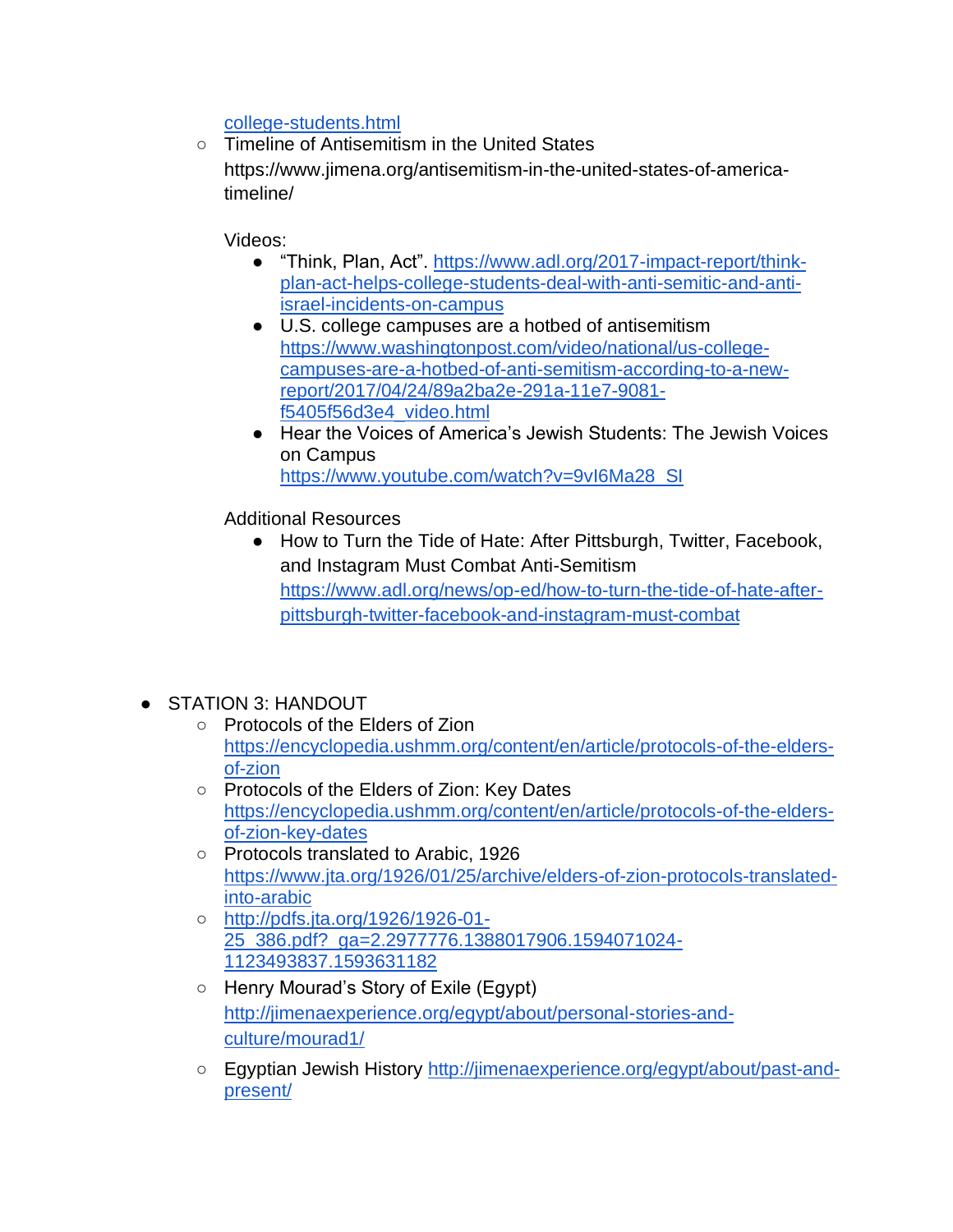- Protocols of the Elders of Zion at the Cairo Book Fair, 2019 [https://www.jpost.com/diaspora/protocols-of-the-elders-of-zion-sold-at-the](https://www.jpost.com/diaspora/protocols-of-the-elders-of-zion-sold-at-the-cairo-international-book-fair-579684)[cairo-international-book-fair-579684](https://www.jpost.com/diaspora/protocols-of-the-elders-of-zion-sold-at-the-cairo-international-book-fair-579684)
- The Internet Protocols of Zion [https://www.wired.com/2017/03/internet](https://www.wired.com/2017/03/internet-protocols-elders-zion/)[protocols-elders-zion/](https://www.wired.com/2017/03/internet-protocols-elders-zion/)
- Sacha Baron Cohen: Facebook would have let Hitler buy ads for 'final solution' [https://www.theguardian.com/film/2019/nov/22/sacha-baron](https://www.theguardian.com/film/2019/nov/22/sacha-baron-cohen-facebook-would-have-sold-final-solution-ads-to-hitler)[cohen-facebook-would-have-sold-final-solution-ads-to-hitler](https://www.theguardian.com/film/2019/nov/22/sacha-baron-cohen-facebook-would-have-sold-final-solution-ads-to-hitler)

- The Protocols of the Elders of Zio[nhttps://www.coursera.org/lecture/antisemitism/the-protocols-of](https://www.coursera.org/lecture/antisemitism/the-protocols-of-the-elders-of-zion-nssZT)[the-elders-of-zion-nssZT](https://www.coursera.org/lecture/antisemitism/the-protocols-of-the-elders-of-zion-nssZT) -
- What are the Protocols of the Elders of Zion? <https://www.youtube.com/watch?v=u2POvZ0cPEs>
- "They would have let Hitler buy ads': Sacha Baron Cohen's attack on Facebook <https://www.youtube.com/watch?v=tDTOQUvpw7I>

# **Additional Resources**

Books/Literature

- Roya Hakakian, *Jour-ney From the Land of No: A Girl-hood Caught in Rev-o-lu-tion-ary Iran (2005)*
- Loolwa Khazoom, *The Flying Camel: Essays on Identity by Women of North Africa and Middle Eastern Jewish Heritage (2003)*
- Deborah Lipstadt*, Antisemitism Here and Now (2019)*
- Sir Martin Gilbert*, In Ishmael's House, A History of Jews in Muslim Lands (2010)*
- Norman Stillman, *The Jews of Arab Lands: A History and Sourcebook* (*1979)*

Reports

- UNESCO, "Addressing antisemitism through education: guidelines for policy makers" (2018)
- <https://unesdoc.unesco.org/ark:/48223/pf0000263702> ● United Nations Human Rights Council, "Combatting Antisemitism to Eliminate Discrimination and Intolerance Based on Religion or Belief" (2019)
	- <https://undocs.org/A/74/358>
- Justice for Jews from Arab Countries, "Jewish Refugees from Arab Countries: The Case for Rights and Redress" <http://justiceforjews.com/jjac.pdf>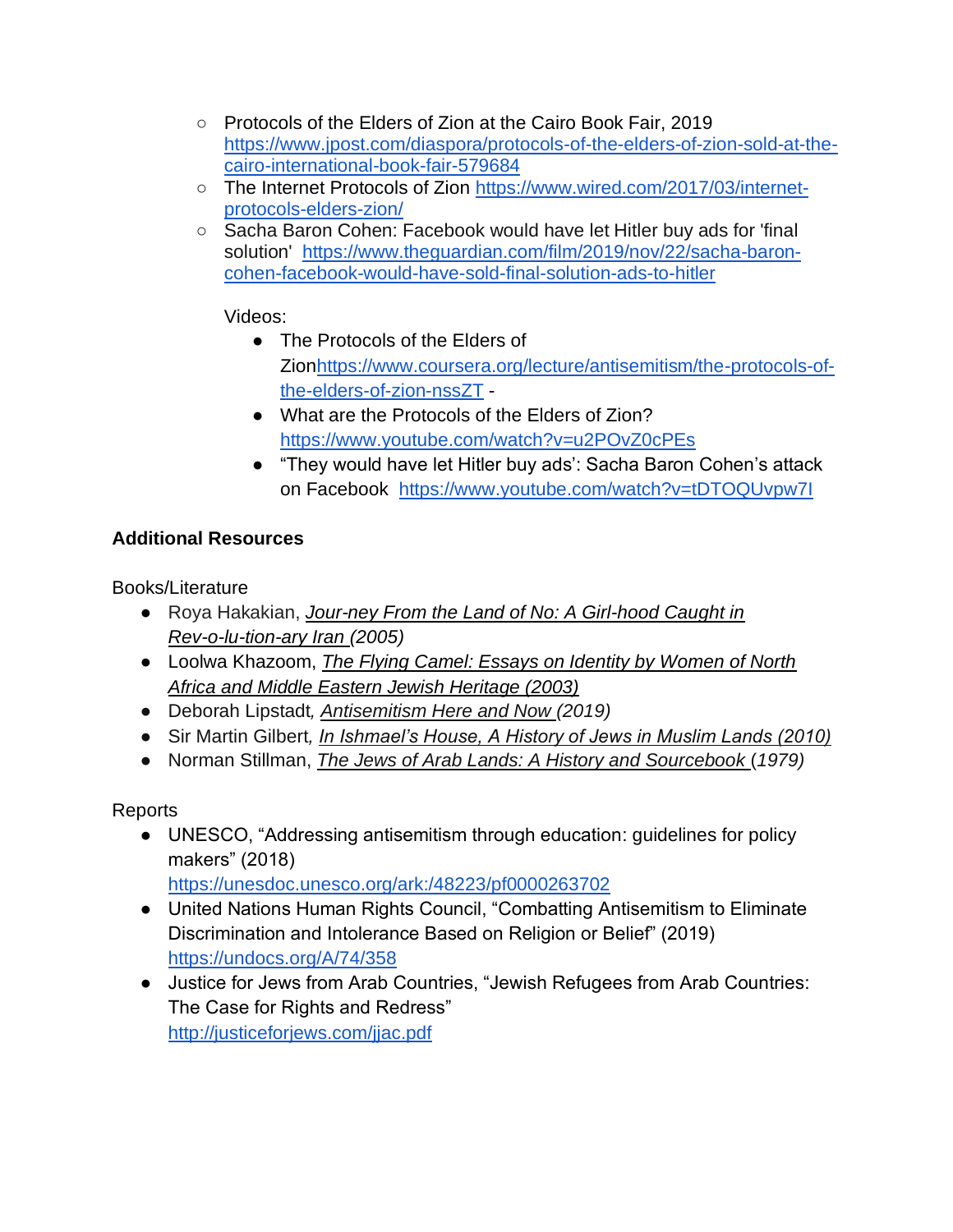## **HANDOUT A: Definition of Antisemitism**

According to the Anti-Defamation League (ADL), the world's leading organization committed to stopping the defamation of the Jewish people,

*"Anti-Semitism refers to prejudice and/or discrimination against Jews as individuals and as a group. Anti-Semitism is based on stereotypes and myths that target Jews as a people, their religious practices and beliefs, and the Jewish State of Israel. Historically, what began as a conflict over religious beliefs evolved into a systematic policy of political, economic, and social isolation; exclusion, degradation and attempted annihilation. It did not begin in the Nazi era, nor did it end with the close of World War II. Its continuance over the millennia speaks to the power of scapegoating a group that is defined as the "other."* 

[https://www.adl.org/sites/default/files/documents/assets/pdf/education-outreach/Brief-](https://www.adl.org/sites/default/files/documents/assets/pdf/education-outreach/Brief-History-on-Anti-Semitism-A.pdf)[History-on-Anti-Semitism-A.pdf](https://www.adl.org/sites/default/files/documents/assets/pdf/education-outreach/Brief-History-on-Anti-Semitism-A.pdf)

## **History**

In the late 1800s, many European and American scientists continued to divide humankind into smaller and smaller "races." One of these was the "Semitic race," which they used to categorize Jews. The term antisemitism was coined by German Wilhelm Marr, who published a pamphlet in 1878 titled "The Victory of Judaism over Germandom." Filled with lies and myths about Jews, Marr's pamphlet argued that Jews were more than a distinct "race." They were dangerous and alien, intent on maliciously destroying German society.

Historian Deborah Dwork explains, "The move from anti-Judaism—against the religion—to antisemitism with this notion of "race" was only possible when Europeans conceived of the idea of race. And once they had conceived of the idea of race in the 19th century, Wilhelm Marr had the notion that Jews constituted a "race." And thus, antisemitism can be seen as a form of racism.["https://www.facinghistory.org/resource](https://www.facinghistory.org/resource-library/teaching-holocaust-and-human-behavior/roots-and-impact-antisemitism)[library/teaching-holocaust-and-human-behavior/roots-and-impact-antisemitis](https://www.facinghistory.org/resource-library/teaching-holocaust-and-human-behavior/roots-and-impact-antisemitism)

According to International Holocaust Remembrance Alliance, the only intergovernmental organization mandated to focus solely on Holocaust-related issues, "*Antisemitism is a certain perception of Jews, which may be expressed as hatred toward Jews. Rhetorical and physical manifestations of antisemitism are directed toward Jewish or non-Jewish individuals and/or their property, toward Jewish community institutions and religious facilities."* [https://www.holocaustremembrance.com/working](https://www.holocaustremembrance.com/working-definition-antisemitism)[definition-antisemitism](https://www.holocaustremembrance.com/working-definition-antisemitism)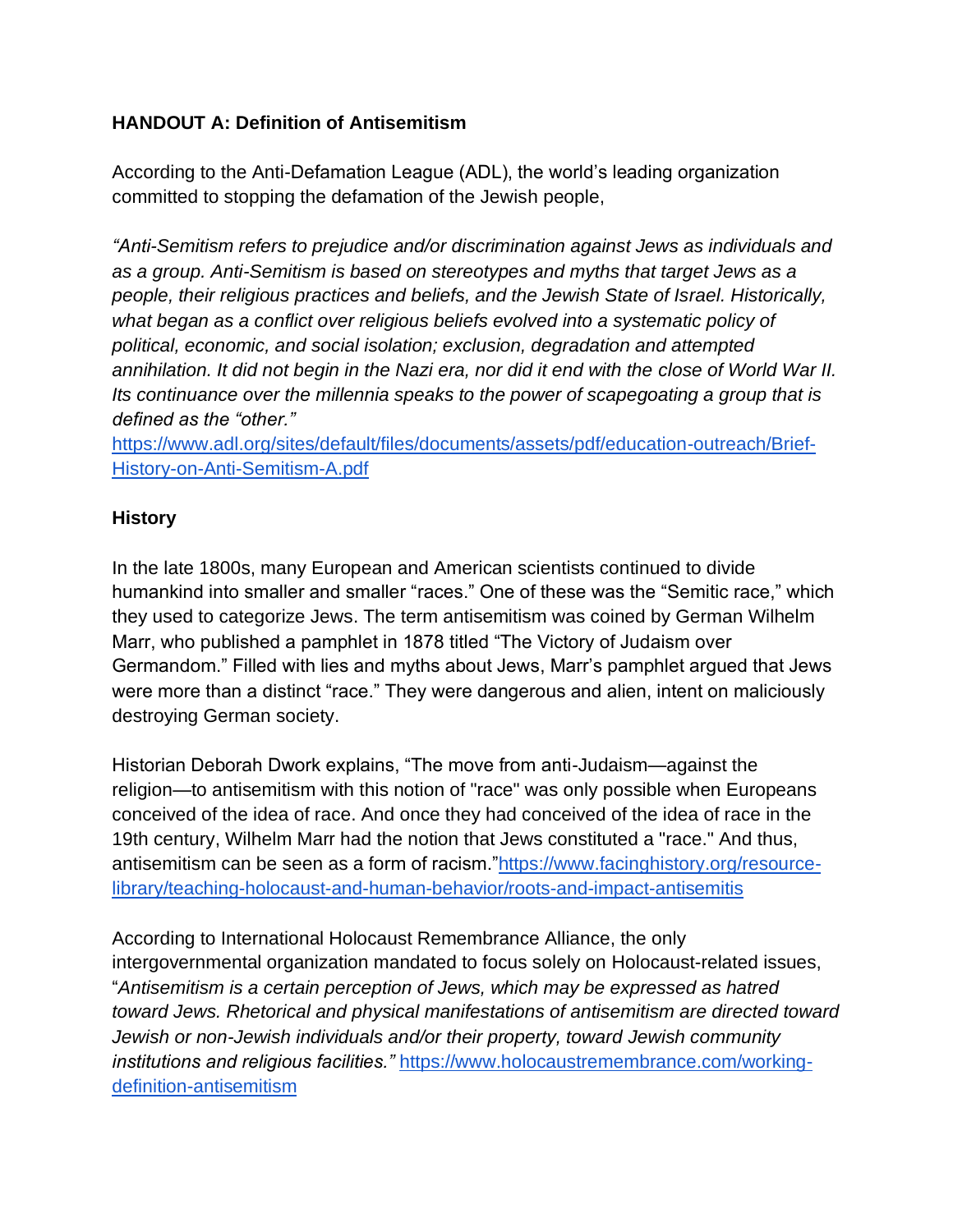## **HANDOUT B: The Forgotten Refugees: Discussion Questions**

- A) The Forgotten Refugees- Who are they?
- B) What were some reasons for the dispossession of Jews from North Africa and the Middle East?
- C) How did the Jews end up in Arab lands and Iran?
- D) Why are they indigenous to these regions?
- E) What changed for the Jews in the year 622?
- F) What is a Dhimmi?
- G) What did discrimination look like?

In the 20th century indigenous Jewish communities throughout the Middle East and North Africa were severely oppressed and faced institutionalized discrimination and violence as a result of their faith. Government leaders throughout the region launched a systemic and deliberate effort to incite violence and fear that targeted Jewish communities and individuals. Consequentially, nearly one million Jews from nine Arab countries and Iran were ethnically cleansed or forced to flee lands their ancestors lived in for over 2,500 years as a result of state-sanctioned, antisemitic persecution.

UN House Resolution 242 stated that Jews fleeing Arab countries were 'bona fide' refugees, yet the international political community, the media, and North American academic, human rights, and mainstream cultural institutions have continuously ignored their experiences of dispossession and denationalization. Revisionist narratives of the Middle East, fail to address the fact that Israel provided safe haven to some 650,000 Middle Eastern and North African Jewish refugees. The normalization of antisemitism in the Middle Eastern countries where Jews fled remains a problem in most countries in the region and few Middle Eastern Jews are willing to return to the countries they fled.

As foremost sociologist of de-colonization Albert Memmi noted, "*We would have liked to be Arab Jews. If we abandoned the idea, it is because over the centuries the Moslem Arabs systematically prevented its realization by their contempt and cruelty. It is now too late for us to become Arab Jews. Not only were the homes of Jews in Germany and Poland torn down, scattered to the four winds, demolished, but our homes as well." <https://www.jimena.org/who-is-an-arab-jew/>*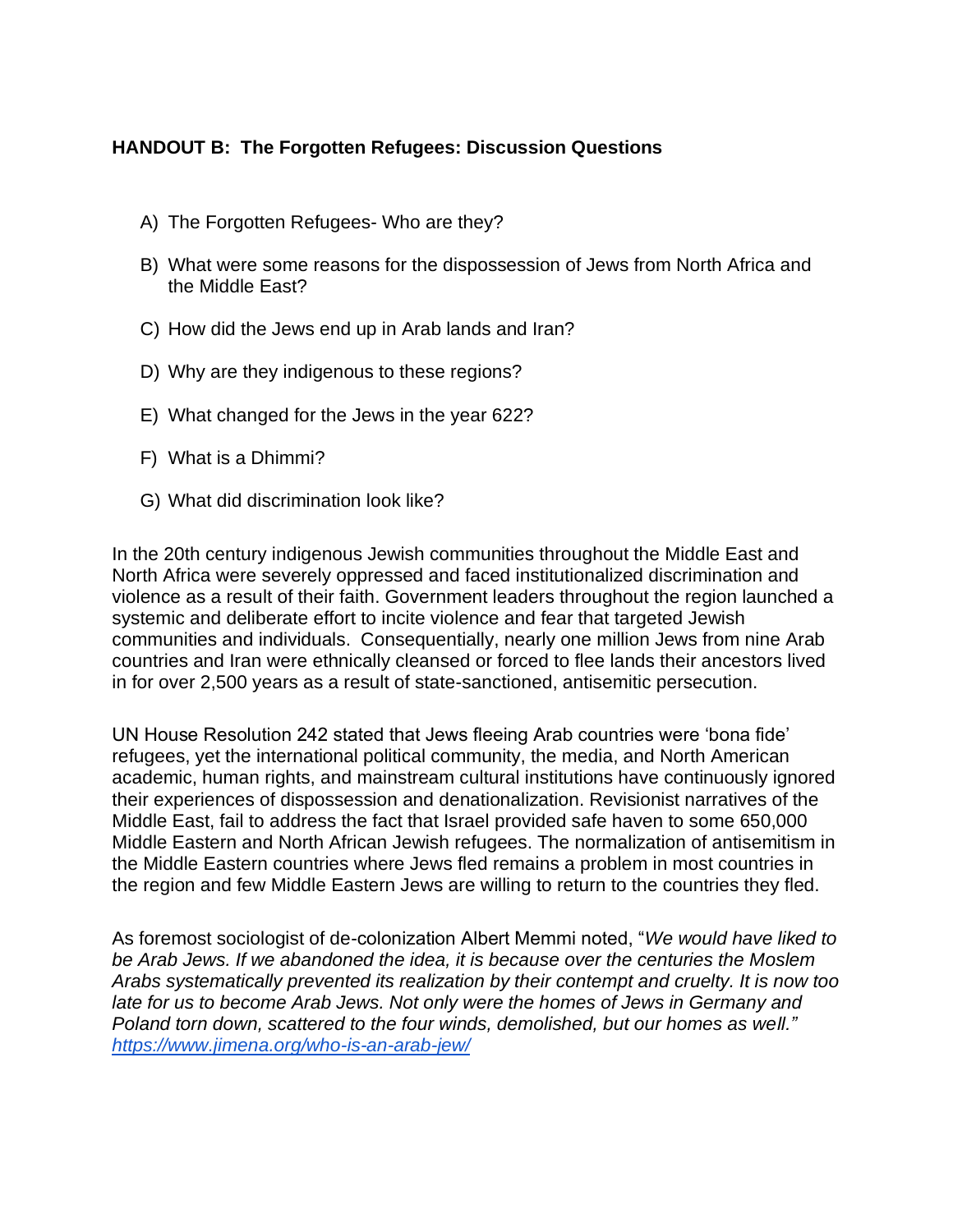## **Station 1: Iranian Jews of Los Angeles - A Story of Oppression and Resilience**

#### DIRECTIONS FOR INDIVIDUAL ASSIGNMENT AND GROUP PRESENTATION

- 1. INDIVIDUAL ASSIGNMENT- Use the graphic organizer, below, to gather pertinent information from the articles in the station. Each student is required to take notes on 2 articles and write a 5-paragraph essay. Your essay should provide information on: the historical background, a pro or con argument, factors that led to antisemitism, impact of antisemitism, and what resolutions/responses have been created to combat antisemitism. Use your binders to take notes!
- 2. GROUP ASSIGNMENT The collaborative group presentation will require you to: 1) share your notes in a clear manner with your group; 2) present the groups' research in an organized manner, use the graphic organizer as a guide 3) identify the important issues and questions raised by the texts, 4) show comparisons and commonalities to other ethnicities, and 5) prepare questions with which to lead a class discussion.

| <b>Station</b><br><b>Materials</b>                                                 | <b>Source</b><br>(primary,<br>secondary) | <b>Historical</b><br><b>Background</b><br>, Summary<br>Argument/<br><b>Counter</b><br><b>Argument</b> | <b>Factors</b><br><b>Leading to</b><br><b>Antisemitis</b><br>m | Effects/<br>Impact of<br><b>Antisemitism</b> | <b>Resolutions</b><br>, Advocacy |
|------------------------------------------------------------------------------------|------------------------------------------|-------------------------------------------------------------------------------------------------------|----------------------------------------------------------------|----------------------------------------------|----------------------------------|
| <b>Nessah</b><br><b>Synagogue</b><br><b>Attack</b>                                 |                                          |                                                                                                       |                                                                |                                              |                                  |
| <b>Story of</b><br><b>Angella</b><br>Nazarian:<br><b>From Tehran</b><br>to America |                                          |                                                                                                       |                                                                |                                              |                                  |
| <b>Iranian</b><br><b>Jewish</b><br><b>History</b>                                  |                                          |                                                                                                       |                                                                |                                              |                                  |
| <b>Life Under</b>                                                                  |                                          |                                                                                                       |                                                                |                                              |                                  |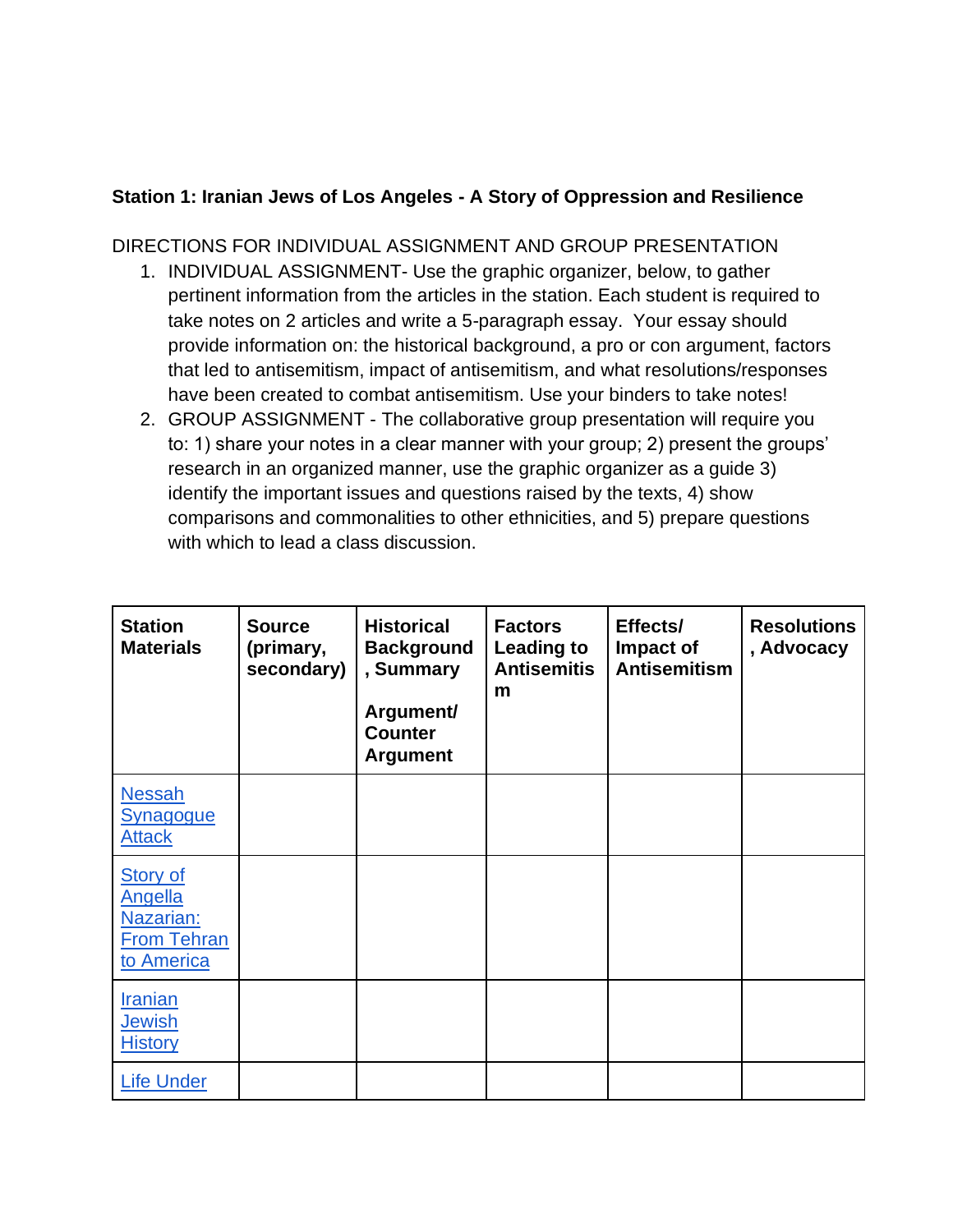| Khomeini                                                                          |  |  |  |
|-----------------------------------------------------------------------------------|--|--|--|
| 2018 LA<br><b>County Hate</b><br>Crimes<br>(Read pages<br>$34-37)$                |  |  |  |
| <b>Timeline of</b><br>antisemitism<br>in the US (if<br>we have time<br>to create) |  |  |  |
| 30 Years<br>After -<br><b>Resilient</b><br><b>Advocates</b>                       |  |  |  |

- Audit of Antisemitic Incidents [https://www.adl.org/resources/reports/2017-audit](https://www.adl.org/resources/reports/2017-audit-of-anti-semitic-incidents)[of-anti-semitic-incidents](https://www.adl.org/resources/reports/2017-audit-of-anti-semitic-incidents)
- Dramatic spike in antisemitic incidents in US <https://www.youtube.com/watch?v=TpEjrXwj4xc>
- Quantifying Hate: A Year of Anti-Semitism on Twitter [https://www.adl.org/resources/reports/quantifying-hate-a-year-of-anti-semitism](https://www.adl.org/resources/reports/quantifying-hate-a-year-of-anti-semitism-on-twitter)[on-twitter](https://www.adl.org/resources/reports/quantifying-hate-a-year-of-anti-semitism-on-twitter)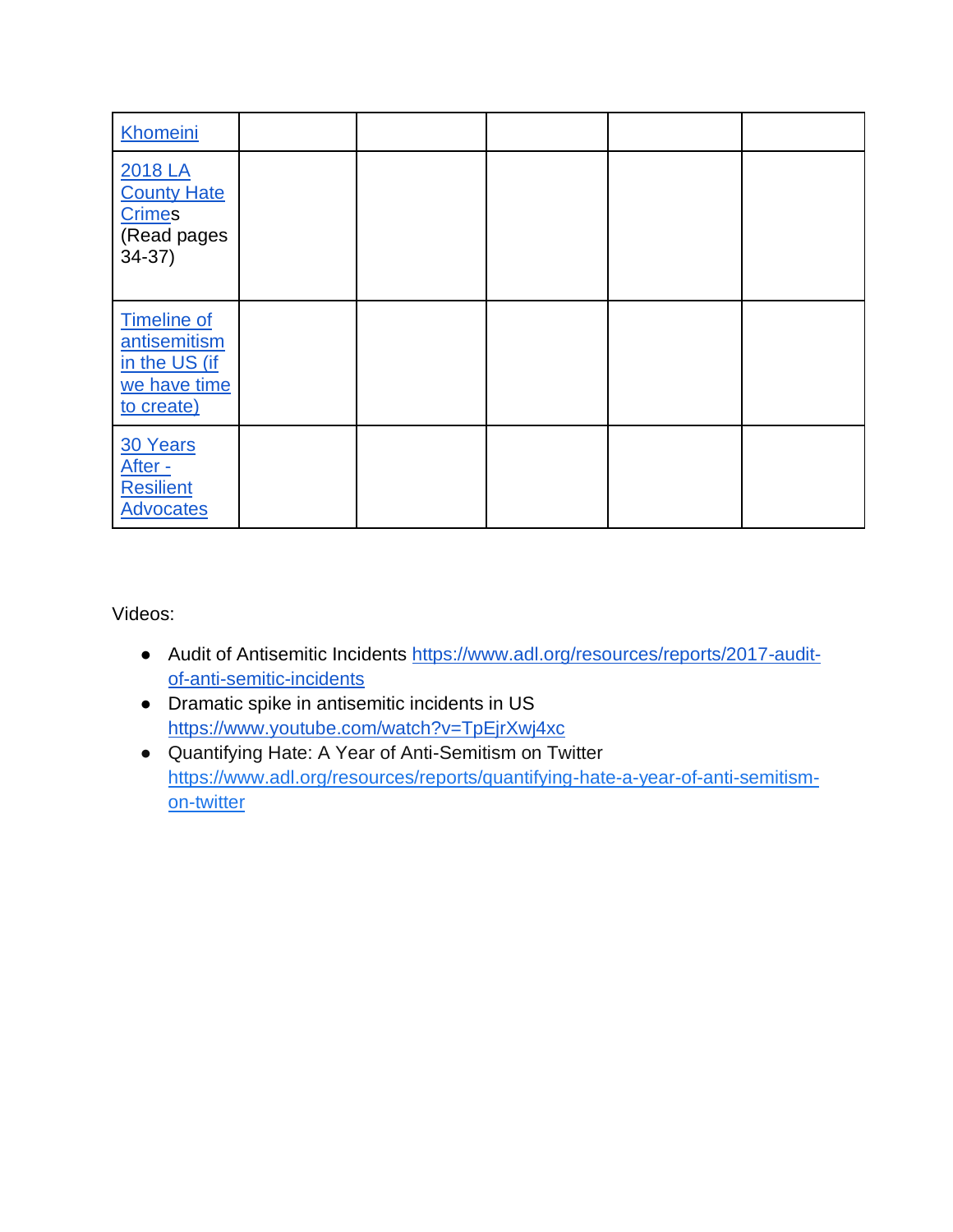## **Station 2: Antisemitism on American Campuses: Discrimination that Changes Over Time**

# DIRECTIONS FOR INDIVIDUAL ASSIGNMENT AND GROUP PRESENTATION

- 1. INDIVIDUAL ASSIGNMENT- Use the graphic organizer, below, to gather pertinent information from the articles in the station. Each student is required to take notes on 2 articles and write a 5-paragraph essay. Your essay should provide information on: the historical background, a pro or con argument, factors that led to antisemitism, impact of antisemitism, and what resolutions/responses have been created to combat antisemitism. Use your binders to take notes!
- 2. GROUP ASSIGNMENT The collaborative group presentation will require you to: 1) share your notes in a clear manner with your group; 2) present the groups' research in an organized manner, use the graphic organizer as a guide 3) identify the important issues and questions raised by the texts, 4) show comparisons and commonalities to other ethnicities, and 5) prepare questions with which to lead a class discussion.

| <b>Station</b><br><b>Materials</b>                                  | <b>Source</b><br>(primary,<br>secondary | <b>Historical</b><br><b>Background</b><br>, Summary<br>Argument/<br><b>Counter</b><br><b>Argument</b> | <b>Factors</b><br><b>Leading to</b><br><b>Antisemitism</b> | Effects/<br><b>Impact</b><br><b>of</b><br><b>Antisem</b><br>itism | <b>Resolutions,</b><br>Resistance,<br><b>Advocacy</b> |
|---------------------------------------------------------------------|-----------------------------------------|-------------------------------------------------------------------------------------------------------|------------------------------------------------------------|-------------------------------------------------------------------|-------------------------------------------------------|
| Mizrahi Jew<br><b>College</b><br><b>Student Writes</b><br>and Op-Ed |                                         |                                                                                                       |                                                            |                                                                   |                                                       |
| Gina<br>Waldman's<br><b>Story of Exile-</b><br>(Libya)              |                                         |                                                                                                       |                                                            |                                                                   |                                                       |
| <b>Libyan Jewish</b><br><b>History</b>                              |                                         |                                                                                                       |                                                            |                                                                   |                                                       |
| <b>Antisemitic</b><br>Incidents on<br><b>Campuses</b>               |                                         |                                                                                                       |                                                            |                                                                   |                                                       |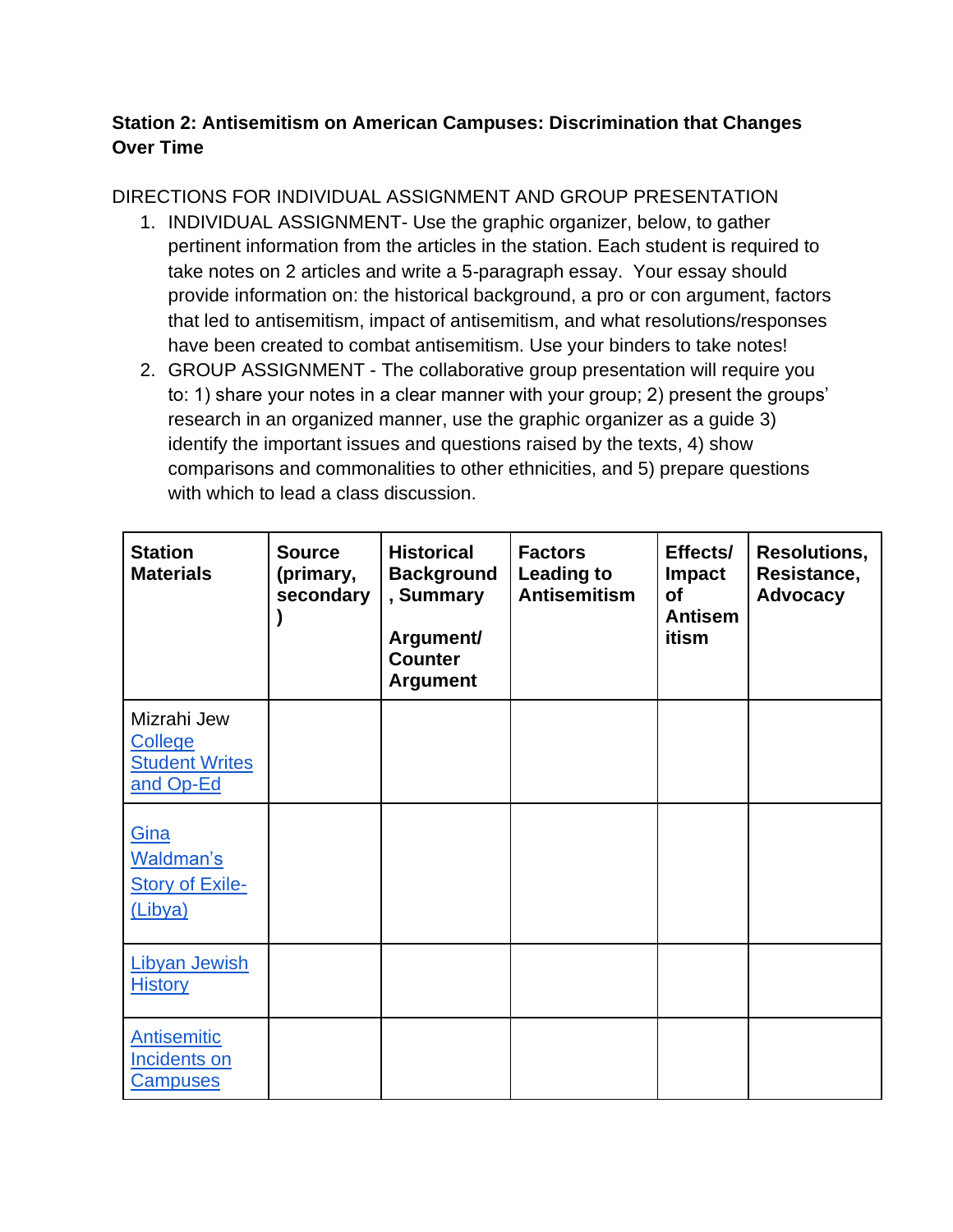| Harvard's<br><b>Asian Quotas</b><br><b>Repeat an Ugly</b><br><b>History</b>                                      |  |  |  |
|------------------------------------------------------------------------------------------------------------------|--|--|--|
| <b>Jewish Quotas</b><br>in 1922                                                                                  |  |  |  |
| <b>HEARING</b><br>before the<br>House of<br>Representative<br>$\underline{\mathbf{S}}$                           |  |  |  |
| Read one pro<br>and one con<br>argument                                                                          |  |  |  |
| <b>Timeline of</b><br>antisemitism in<br>the United<br><b>States</b>                                             |  |  |  |
| <b>Anti-Semitism</b><br>or Free<br>Speech?<br>College<br><b>Students Cheer</b><br>and Fear<br><b>Trump Order</b> |  |  |  |

- "Think, Plan, Act" [https://www.adl.org/2017-impact-report/think-plan-act-helps-college-students](https://www.adl.org/2017-impact-report/think-plan-act-helps-college-students-deal-with-anti-semitic-and-anti-israel-incidents-on-campus)[deal-with-anti-semitic-and-anti-israel-incidents-on-campus](https://www.adl.org/2017-impact-report/think-plan-act-helps-college-students-deal-with-anti-semitic-and-anti-israel-incidents-on-campus)
- U.S. college campuses are a hotbed of antisemitism [https://www.washingtonpost.com/video/national/us-college-campuses-are-a](https://www.washingtonpost.com/video/national/us-college-campuses-are-a-hotbed-of-anti-semitism-according-to-a-new-report/2017/04/24/89a2ba2e-291a-11e7-9081-f5405f56d3e4_video.html)[hotbed-of-anti-semitism-according-to-a-new-report/2017/04/24/89a2ba2e-291a-](https://www.washingtonpost.com/video/national/us-college-campuses-are-a-hotbed-of-anti-semitism-according-to-a-new-report/2017/04/24/89a2ba2e-291a-11e7-9081-f5405f56d3e4_video.html)[11e7-9081-f5405f56d3e4\\_video.html](https://www.washingtonpost.com/video/national/us-college-campuses-are-a-hotbed-of-anti-semitism-according-to-a-new-report/2017/04/24/89a2ba2e-291a-11e7-9081-f5405f56d3e4_video.html)
- Hear the Voices of America's Jewish Students on Campus: The Jewish Voice on Campus [https://www.youtube.com/watch?v=9vI6Ma28\\_SI](https://www.youtube.com/watch?v=9vI6Ma28_SI)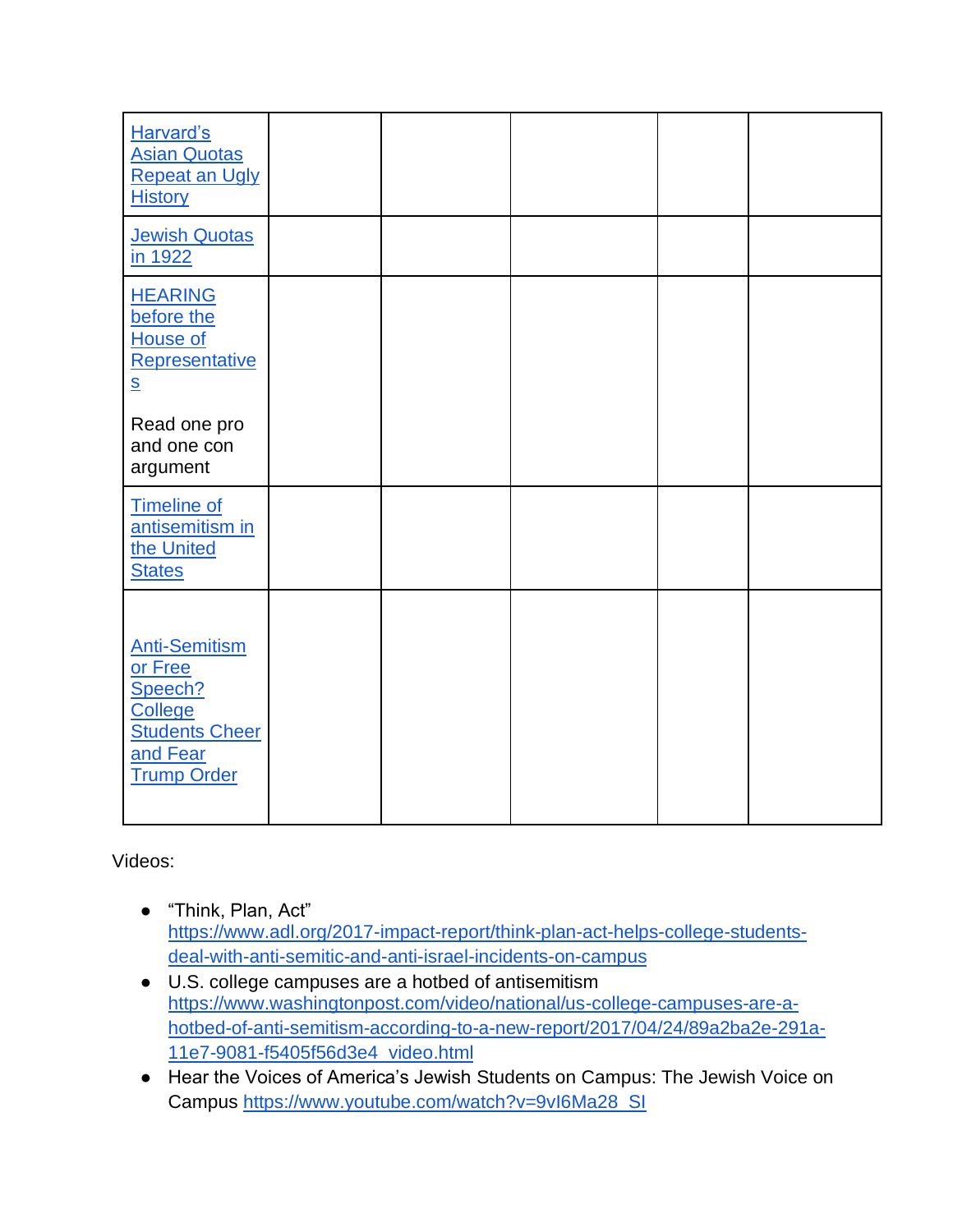## **Station 3:Protocols of the Elders of Zion and the Power of the Internet**

DIRECTIONS FOR INDIVIDUAL ASSIGNMENT AND GROUP PRESENTATION

- 1. INDIVIDUAL ASSIGNMENT- Use the graphic organizer, below, to gather pertinent information from the articles in the station. Each student is required to take notes on 2 articles and write a 5-paragraph essay. Your essay should provide information on: the historical background, a pro or con argument, factors that led to antisemitism, impact of antisemitism, and what resolutions/responses have been created to combat antisemitism. Use your binders to take notes!
- 2. GROUP ASSIGNMENT The collaborative group presentation will require you to: 1) share your notes in a clear manner with your group; 2) present the groups' research in an organized manner, use the graphic organizer as a guide 3) identify the important issues and questions raised by the texts, 4) show comparisons and commonalities to other ethnicities, and 5) prepare questions with which to lead a class discussion.

| <b>Station</b><br><b>Materials</b>                                    | <b>Source</b><br>(primary,<br>secondary | <b>Historical</b><br><b>Background</b><br>, Summary<br>Argument/<br><b>Counter</b><br><b>Argument</b> | <b>Factors</b><br><b>Leading to</b><br><b>Antisemitis</b><br>m | Effects/<br>Impact of<br><b>Antisemitis</b><br>m | <b>Resolutions</b><br>, Advocacy |
|-----------------------------------------------------------------------|-----------------------------------------|-------------------------------------------------------------------------------------------------------|----------------------------------------------------------------|--------------------------------------------------|----------------------------------|
| <b>Protocols of</b><br>the Elders of<br>Zion                          |                                         |                                                                                                       |                                                                |                                                  |                                  |
| <b>Protocols of</b><br>the Elders of<br>Zion: Key<br><b>Dates</b>     |                                         |                                                                                                       |                                                                |                                                  |                                  |
| Protocols<br>translated to<br><b>Arabic, 1926</b><br><b>Newspaper</b> |                                         |                                                                                                       |                                                                |                                                  |                                  |
| <b>Henry</b><br>Mourad's<br><b>Story of Exile</b>                     |                                         |                                                                                                       |                                                                |                                                  |                                  |